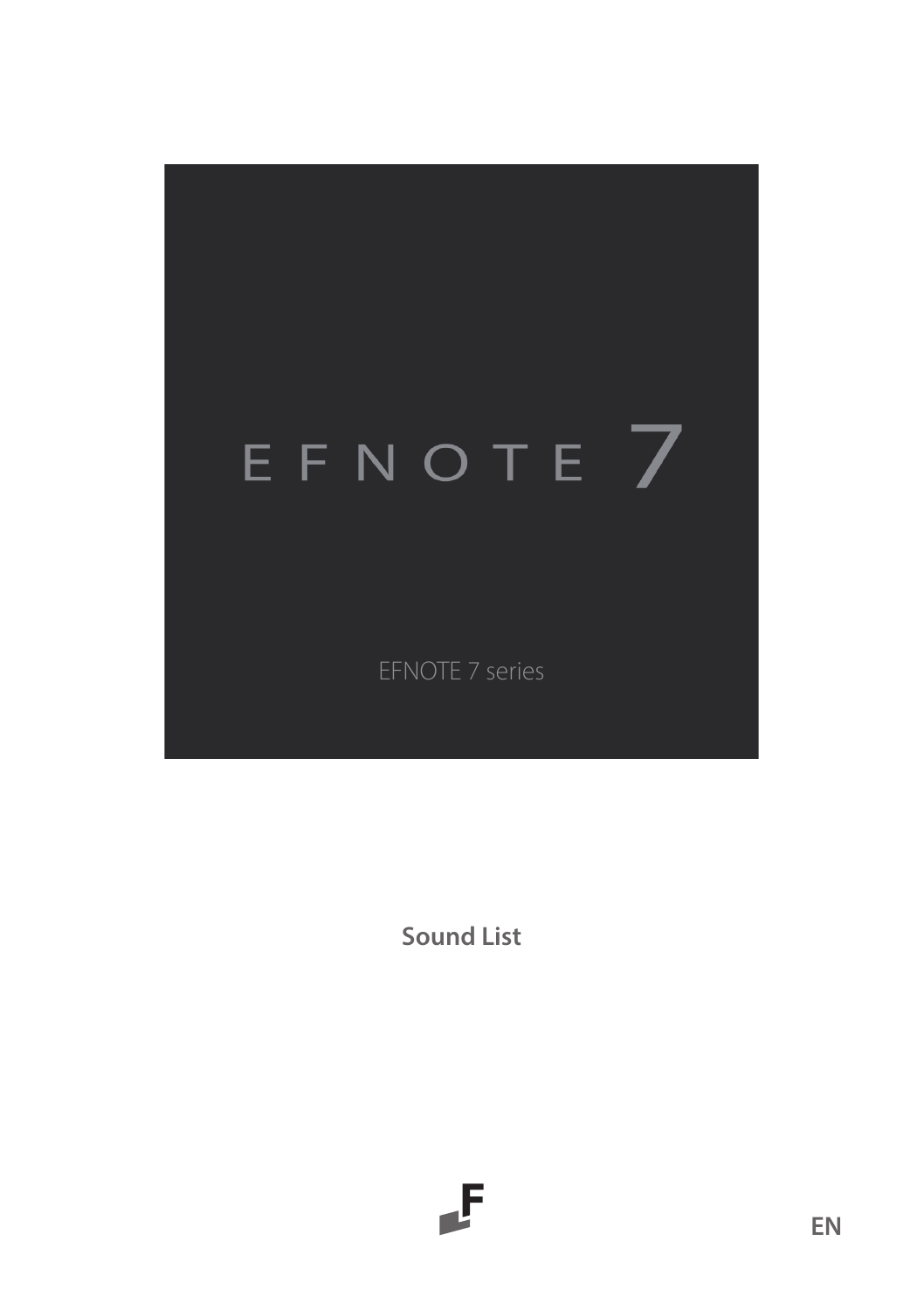### **Preset Drum Kit List**

| 1              | Vintage POWER       |  |
|----------------|---------------------|--|
| $\overline{2}$ | SILVER FONIC        |  |
| 3              | Vintage Coated '70s |  |
| 4              | <b>METAL MASTER</b> |  |
| 5              | First Note          |  |
| 6              | Great Strokes       |  |
| 7              | FunO                |  |
| 8              | <b>ROCKIN</b>       |  |
| 9              | Gentle Notes        |  |
| 10             | Maple King          |  |

| 11 | turquoise              |
|----|------------------------|
| 12 | Neo Classic            |
| 13 | Light Bodies           |
| 14 | <b>Birch Shells</b>    |
| 15 | SNARF OFF              |
| 16 | $IASTCHI*$             |
| 17 | Chameleon <sup>*</sup> |
| 18 | <b>STUDIO F</b>        |
| 19 | Solid Attack *         |
| 20 | FOCUS <sup>*</sup>     |

\* Kit #16, #17, #19, #20:

The layer function is applied for some pads. In case using the bus 1--8, make sure the buses assigned for the Virtual Pads.

These kits consume more processing power and sound interrupts may occur in a particular situation.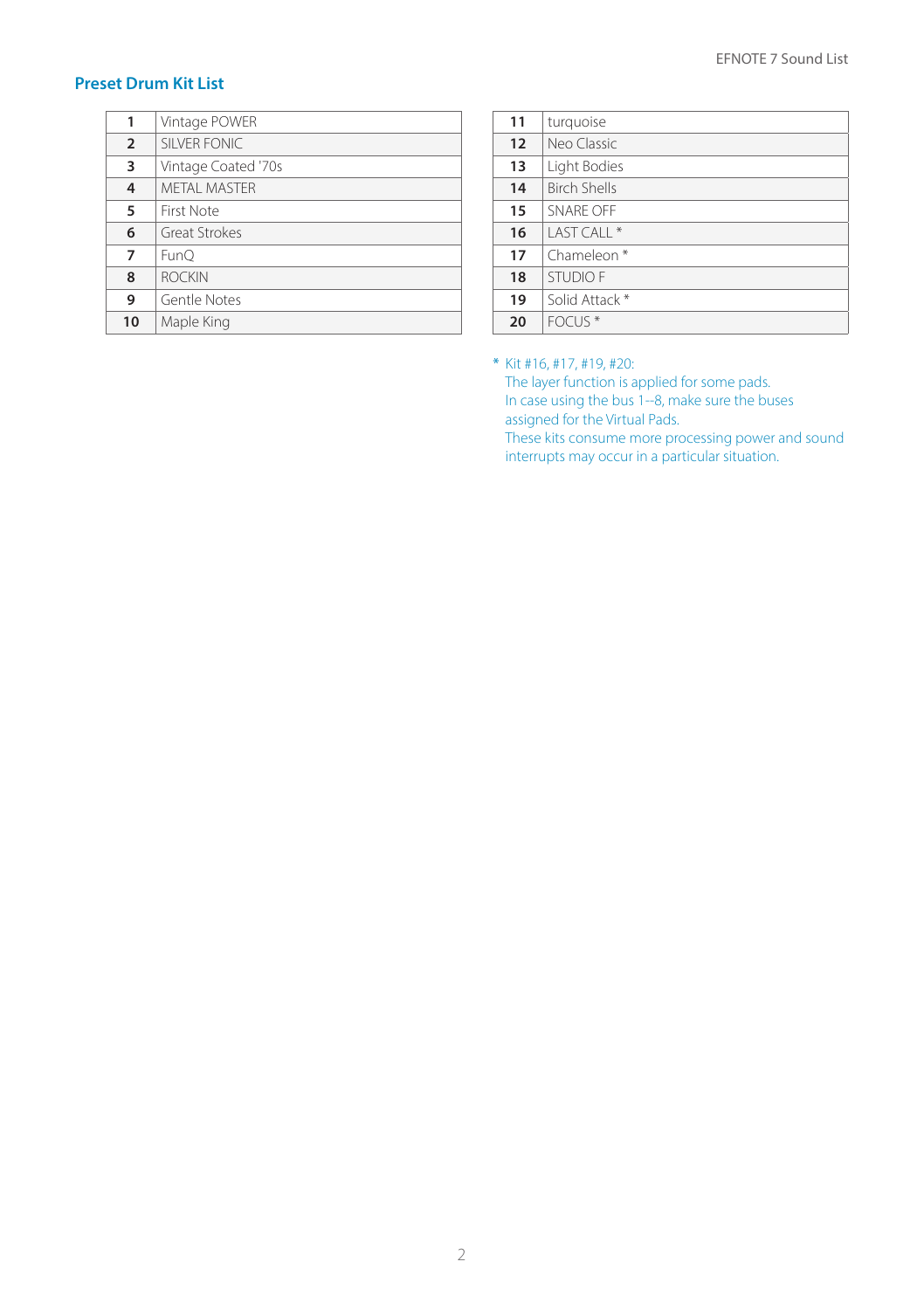### **Inst List**

| 0                       | NO SOUND             |
|-------------------------|----------------------|
|                         | <b>KICK</b>          |
| 1                       | DC Maple K22x18      |
| $\overline{\mathbf{c}}$ | LW Classic K20x14    |
| 3                       | GR Maple K18x14      |
| 4                       | YM Beech K22x16      |
| 5                       | YM Power K22x16      |
| 6                       | YM Lite K22x16       |
| 7                       | PL Birch K22x16      |
| 8                       | YM Rec K22x16        |
| 9                       | YM Coated K22x16     |
| 10                      | LW Classic II K20x14 |
| 11                      | SL VintCoated K22x14 |
| 12                      | SL VintPower K22x14  |
|                         | <b>SNARE</b>         |
| 1                       | DC Maple S14x5.5     |
| $\overline{2}$          | DC MapleH S14x5.5    |
| 3                       | CC Maple S14x5.5     |
| 4                       | GR Brass S14x5       |
| 5                       | SO Maple S14x7       |
| 6                       | TM Bubinga2 S14x4    |
| 7                       | YM Beech2 S14x6.5    |
| 8                       | YM Loose S14x5.5     |
| 9                       | LW Aluminum S14x5    |
| 10                      | NC Maple S14x5       |
| 11                      | GR Brass2 S14x5      |
| 12                      | NC MapleOff S14x5    |
|                         | <b>TOM</b>           |
| 1                       | DC Maple T12x8       |
| $\overline{a}$          | DC Maple T13x9       |
| 3                       | DC Maple T14x14      |
| 4                       | DC Maple T16x14      |
| 5                       | GR Maple T10x8       |
| 6                       | GR Maple T12x8       |
| 7                       | GR Maple T14x14      |
| 8                       | GR Maple T15x15      |
| 9                       | LW Classic T12x8     |

| 10                      | LW Classic T13x9    |
|-------------------------|---------------------|
| 11                      | LW Classic T14x13   |
| 12                      | LW Classic T16x15   |
| 13                      | YM Beech T10x9      |
| 14                      | YM Beech T12x11     |
| 15                      | YM Beech T13x12     |
| 16                      | YM Beech T14x14     |
| 17                      | YM Beech T16x16     |
| 18                      | PL Birch T12x11     |
| 19                      | PL Birch T13x12     |
| 20                      | PL Birch T14x14     |
| 21                      | PL Birch T16x16     |
| 22                      | YM Coated II T12x11 |
| 23                      | YM Coated II T13x12 |
| 24                      | YM Coated II T14x14 |
| 25                      | YM Coated II T16x16 |
| 26                      | SL Vintage T12x8    |
| 27                      | SL Vintage T13x9    |
| 28                      | SL Vintage T14x14   |
| 29                      | SL Vintage T16x16   |
|                         | HI-HAT              |
| 1                       | ZD Beat H14         |
| $\overline{\mathbf{c}}$ | SA Xcl H14          |
| 3                       | ZD Dark H14         |
| 4                       | ML BzMed H14        |
|                         | <b>CRASH CYMBAL</b> |
| 1                       | ZD Medium C18       |
| $\overline{a}$          | ZD Thin C16         |
| 3                       | ZD Dark C17         |
| 4                       | SA Studio C18       |
| 5                       | SA Studio C16       |
| 6                       | SA Xpl C18          |
| 7                       | SA Xpl C16          |
| 8                       | ML BzMed C16        |
| 9                       | ML BzMed C18        |
| 10                      | ZD Fx C18           |
| 11                      | SA Oz C18           |

| 12             | ML BzChina C17       |
|----------------|----------------------|
| 13             | SA Splash C08        |
| 14             | SA ChSplash C10      |
| 15             | ML BzSplash C10      |
| 16             | ML BzSplash C08      |
|                | <b>RIDE CYMBAL</b>   |
| 1              | PI Dry R20           |
| $\overline{2}$ | SA Groove R21        |
| 3              | ZD Dark R22          |
| 4              | ML BzHeavy R20       |
| 5              | ZD Medium Sizzle R20 |
|                | <b>PERCUSSION</b>    |
| 1              | LT Tambourine        |
| $\overline{2}$ | <b>MTTambourine</b>  |
| 3              | <b>RT Claves</b>     |
| 4              | LT Block S           |
| 5              | LT Block L           |
| 6              | LT Cowbell S         |
| 7              | IT Cowbell I         |
| 8              | Element Attack 1     |
| 9              | Element Attack 2     |
| 10             | Element Attack 3     |
| 11             | Element Attack 4     |
| 12             | Element Attack 5     |
| 13             | Element Attack 6     |
| 14             | Element Attack 7     |
| 15             | Element Attack 8     |
| 16             | Element Attack 9     |
| 17             | Element BowAttack 1  |
| 18             | Element BowAttack 2  |
| 19             | Element eKickBody 1  |
| 20             | Element eKickBody 2  |
| 21             | Element eKickBody 3  |
| 22             | Element eKickBody 4  |
| 23             | Element eKickBody 5  |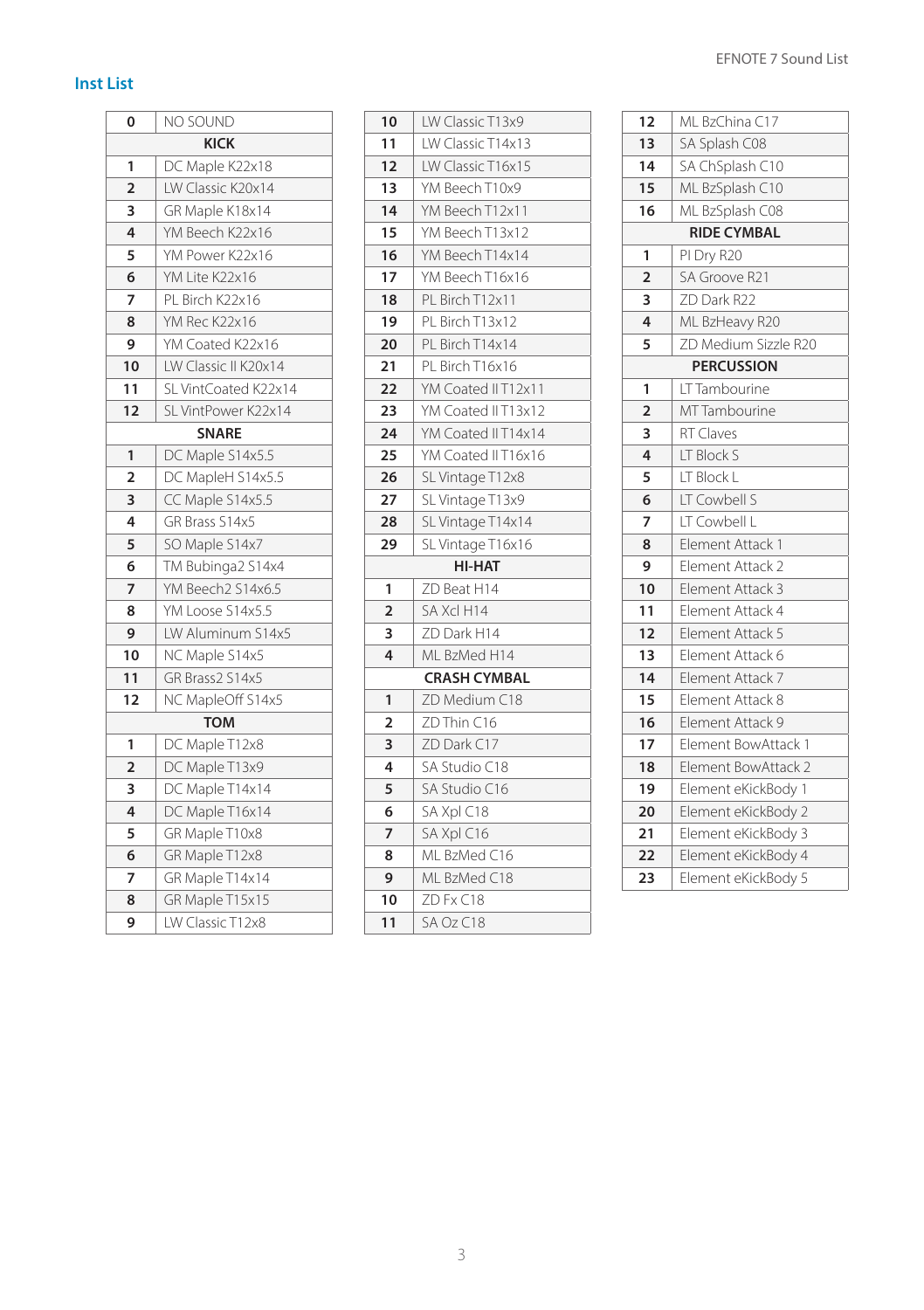## **Tone List**r.

| 0              | NO SOUND               |  |
|----------------|------------------------|--|
| <b>KICK</b>    |                        |  |
| 1              | DC Maple K22x18        |  |
| $\overline{2}$ | LW Classic K20x14      |  |
| 3              | GR Maple K18x14        |  |
| 4              | YM Beech K22x16        |  |
| 5              | YM Power K22x16        |  |
| 6              | YM Lite K22x16         |  |
| 7              | PL Birch K22x16        |  |
| 8              | YM Rec K22x16          |  |
| 9              | YM Coated K22x16       |  |
| 10             | LW Classic II K20x14   |  |
| 11             | SL VintCoated K22x14   |  |
| 12             | SL VintPower K22x14    |  |
|                | <b>SNARE</b>           |  |
| 1              | Maple S14x5.5 Hd<br>DC |  |
| $\overline{2}$ | DC Maple S14x5.5 Rm    |  |
| 3              | Maple S14x5.5 Rx<br>DC |  |
| 4              | DC MapleH S14x5.5 Hd   |  |
| 5              | DC MapleH S14x5.5 Rm   |  |
| 6              | DC MapleH S14x5.5 Rx   |  |
| 7              | Maple S14x5.5 Hd<br>CC |  |
| 8              | CC Maple S14x5.5 Rm    |  |
| 9              | CC Maple S14x5.5 Rx    |  |
| 10             | GR Brass S14x5 Hd      |  |
| 11             | GR Brass S14x5 Rm      |  |
| 12             | GR Brass S14x5 Rx      |  |
| 13             | SO Maple S14x7 Hd      |  |
| 14             | SO Maple S14x7 Rm      |  |
| 15             | SO Maple S14x7 Rx      |  |
| 16             | TM Bubinga2 S14x4 Hd   |  |
| 17             | TM Bubinga2 S14x4 Rm   |  |
| 18             | TM Bubinga2 S14x4 Rx   |  |
| 19             | YM Beech2 S14x6.5 Hd   |  |
| 20             | YM Beech2 S14x6.5 Rm   |  |
| 21             | YM Beech2 S14x6.5 Rx   |  |
| 22             | YM Loose S14x5.5 Hd    |  |
| 23             | YM Loose S14x5.5 Rm    |  |
| 24             | YM Loose S14x5.5 Rx    |  |
| 25             | LW Aluminum S14x5 Hd   |  |
| 26             | LW Aluminum S14x5 Rm   |  |
| 27             | LW Aluminum S14x5 Rx   |  |
| 28             | NC Maple S14x5 Hd      |  |
| 29             | NC<br>Maple S14x5 Rm   |  |
| 30             | NC Maple S14x5 Rx      |  |
| 31             | GR Brass2 S14x5 Hd     |  |
| 32             | GR Brass2 S14x5 Rm     |  |
| 33             | GR Brass2 S14x5 Rx     |  |
| 34             | NC MapleOff S14x5 Hd   |  |
| 35             | NC MapleOff S14x5 Rm   |  |

| 36             | NC MapleOff S14x5 Rx                             |
|----------------|--------------------------------------------------|
|                | <b>TOM</b>                                       |
| 1              | Maple T12x8 Hd<br>DC                             |
| $\overline{a}$ | Maple T12x8 Rx<br>DC                             |
| 3              | Maple T13x9 Hd<br>DC                             |
| 4              | Maple T13x9 Rx<br>DC                             |
| 5              | Maple T14x14 Hd<br>DC                            |
| 6              | DC Maple T14x14 Rx                               |
| 7              | Maple T16x14 Hd<br>DC                            |
| 8              | DC Maple T16x14 Rx                               |
| 9              | GR Maple T10x8 Hd                                |
| 10             | GR Maple T10x8 Rx                                |
| 11             | GR Maple T12x8 Hd                                |
| 12             | GR Maple T12x8 Rx                                |
| 13             | GR Maple T14x14 Hd                               |
| 14             | GR Maple T14x14 Rx                               |
| 15             | GR Maple T15x15 Hd                               |
| 16             | GR Maple T15x15 Rx                               |
| 17             | LW Classic T12x8 Hd                              |
| 18             | LW Classic T12x8 Rx                              |
| 19             | LW Classic T13x9 Hd                              |
| 20             | LW Classic T13x9 Rx                              |
| 21             | LW Classic T14x13 Hd                             |
| 22             | LW Classic T14x13 Rx                             |
| 23             | LW Classic T16x15 Hd                             |
| 24             | LW Classic T16x15 Rx                             |
| 25             | YM Beech T10x9 Hd                                |
| 26             | YM Beech T10x9 Rx                                |
| 27             | YM Beech T12x11<br>Hd                            |
| 28             | YM Beech T12x11 Rx                               |
| 29             | YM Beech T13x12 Hd                               |
| 30             | YM Beech T13x12 Rx                               |
| 31             | YM Beech T14x14 Hd                               |
| 32             | YM Beech T14x14 Rx                               |
| 33             | YM Beech T16x16 Hd                               |
| 34             | YM Beech T16x16 Rx                               |
| 35             | PL Birch T12x11 Hd                               |
| 36             | PL Birch T12x11 Rx                               |
| 37             | PL Birch T13x12 Hd                               |
| 38             | PL Birch T13x12 Rx                               |
| 39             | PL Birch T14x14 Hd                               |
| 40             | PL Birch T14x14 Rx                               |
| 41<br>42       | PL Birch T16x16 Hd                               |
|                | PL Birch T16x16 Rx                               |
| 43<br>44       | YM Coated II T12x11 Hd<br>YM Coated II T12x11 Rx |
| 45             |                                                  |
| 46             | YM Coated II T13x12 Hd<br>YM Coated II T13x12 Rx |
| 47             | YM Coated II T14x14 Hd                           |
| 48             |                                                  |
|                | YM Coated II T14x14 Rx                           |

#### EFNOTE 7 Sound List

| 49 | YM Coated II T16x16 Hd |
|----|------------------------|
| 50 | YM Coated II T16x16 Rx |
| 51 | SL Vintage T12x8 Hd    |
| 52 | SL Vintage T12x8 Rm    |
| 53 | SL Vintage T13x9 Hd    |
| 54 | SL Vintage T13x9 Rm    |
| 55 | SL Vintage T14x14 Hd   |
| 56 | SL Vintage T14x14 Rm   |
| 57 | SL Vintage T16x16 Hd   |
| 58 | SL Vintage T16x16 Rm   |
|    | HI-HAT                 |
| 1  | ZD Beat H14 Bw         |
| 2  | ZD Beat H14 Eq         |
| 3  | ZD Beat H14 Ft         |
| 4  | SA Xcl H14 Bw          |
| 5  | SA Xcl H14 Eq          |
| 6  | SA Xcl H14 Ft          |
| 7  | ZD Dark H14 Bw         |
| 8  | ZD Dark H14 Eq         |
| 9  | ZD Dark H14 Ft         |
| 10 | ML BzMed H14 Bw        |
| 11 | ML BzMed H14 Eq        |
| 12 | ML BzMed H14 Ft        |
|    | <b>CRASH CYMBAL</b>    |
| 1  | ZD Medium C18 Bw       |
| 2  | ZD Medium C18 Eq       |
| 3  | ZD Medium C18 Cp       |
| 4  | ZD Thin C16 Bw         |
| 5  | ZD Thin C16 Eq         |
| 6  | ZD Thin C16 Cp         |
| 7  | ZD Dark C17 Bw         |
| 8  | ZD Dark C17 Eq         |
| 9  | ZD Dark C17 Cp         |
| 10 | SA Studio C18 Bw       |
| 11 | SA Studio C18 Eq       |
| 12 | SA Studio C18 Cp       |
| 13 | SA Studio C16 Bw       |
| 14 | SA Studio C16 Eg       |
| 15 | SA Studio C16 Cp       |
| 16 | SA Xpl C18 Bw          |
| 17 | SA Xpl C18 Eq          |
| 18 | SA Xpl C18 Cp          |
| 19 | SA Xpl C16 Bw          |
| 20 | SA Xpl C16 Eg          |
| 21 | SA Xpl C16 Cp          |
| 22 | ML BzMed C16 Bw        |
| 23 | ML BzMed C16 Eg        |
| 24 | ML BzMed C16 Cp        |
| 25 | ML BzMed C18 Bw        |
| 26 | ML BzMed C18 Eg        |
|    |                        |